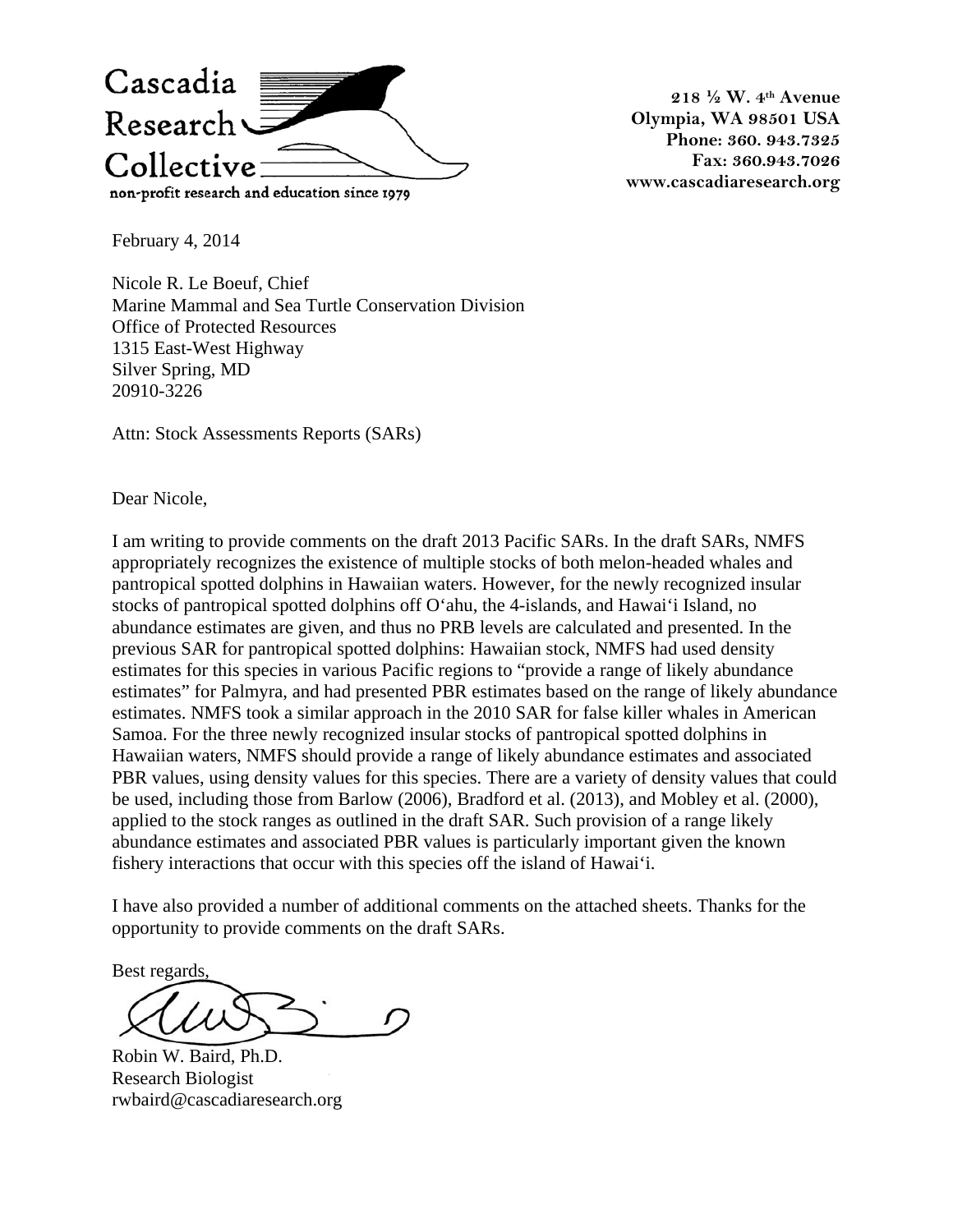Baird comments on draft Pacific 2013 SARs

Melon-headed whale

- Fishery Information. There is a statement that "no interactions between nearshore" fisheries and melon-headed whales have been reported in Hawaiian waters", however it should be noted that there is no observer coverage in any nearshore fisheries, thus there is a low likelihood of such interactions being reported. Given this, NMFS should consider alternative sources of information on fisheries interactions, in particular the long-term photo-identification studies that have been undertaken. Aschettino (2010, M.Sc. Thesis) notes a variety of bullet holes and linear scars on melon-headed whales in Hawaiian waters that are indicative of fishery interactions, with such evidence for both the main Hawaiian Islands stock and the Kohala resident stock. Although indirect, such evidence of fisheries interactions should be noted.
- Other mortality. The Independent Scientific Review Panel report by Southall et al. (2013) on the Madagascar stranding of melon-headed whales in relation to the use of a multibeam sonar should be noted in this section. Also, Southall et al. (2006) noted that sonar transmissions were a "plausible, if not likely" contributing factor. Combined with the information presented by Brownell et al. (2009), this information indicates that melonheaded whales are particularly sensitive to impacts from anthropogenic sounds, and this should be explicitly noted in the SAR.
- Kohala Resident Stock Population Size. The abundance estimate by Aschettino (2010) includes both individuals that have died since 2002, and those that were born after 2002 but before 2009. Thus the estimate is likely an overestimate of abundance to some unknown degree.
- Potential Biological Removal. It is noted there is "no known fishery mortality", although this is inconsistent with the line injury and bullet wound information presented by Aschettino (2010).

Pantropical spotted dolphin.

- The Table 1 caption notes mortality and serious injuries in "commercial fisheries", whereas in fact the table only includes information from the longline fishery, as that is the only observed fishery in Hawaiian waters. As such the caption should be changed to specify long-line fishery. This also applies to most other Hawaiian SARs where information is presented on interactions with the long-line fishery. The mean estimated annual take in Table 1 (0.2) appears to be incorrect, this value should be  $\sim 0.6$  based on an estimated take of 3 individuals (cf. the original version of Table 1).
- O'ahu Stock and 4-island Stock population size. It is noted that "an extensive photoidentification catalog is available for developing mark-recapture estimates. If this statement is based on surveys undertaken by Cascadia Research Collective (CRC) off O'ahu and in the 4-islands, it should be noted that the number of photos from these areas is relatively limited, and most photos are relatively old (2000-2003 for the 4-island Stock, 2002, 2003 for the O'ahu Stock), and thus would not be suitable for current abundance estimation given the time period covered.
- Hawai'i Island Stock population size. While large numbers of photos have been obtained from pantropical spotted dolphins off Hawai'i Island by CRC in recent years, these photos have not been incorporated into a photo-identification catalog. Thus this section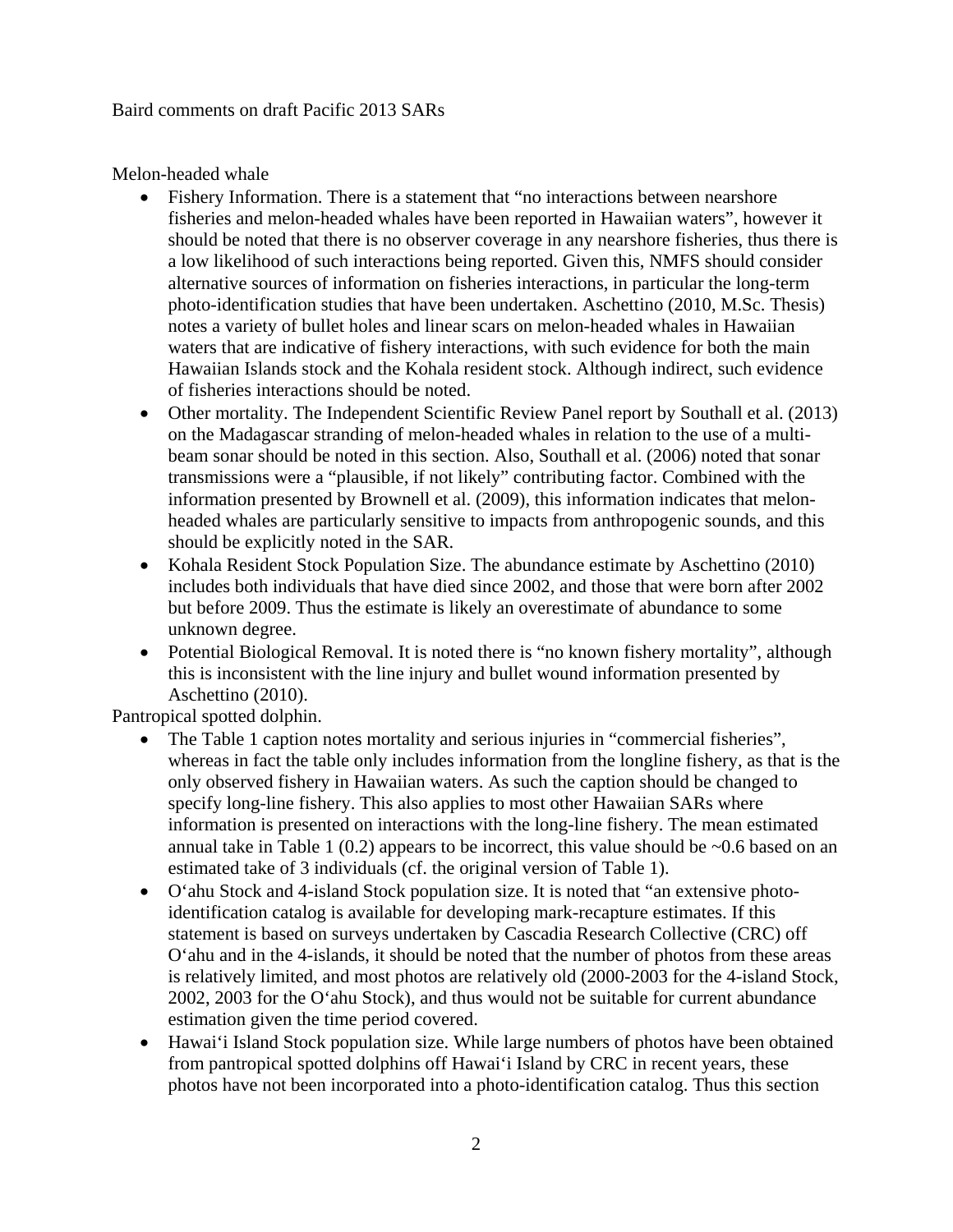Baird comments on draft Pacific 2013 SARs

should be worded to reflect the availability of photos that could be used to generate a catalog for abundance estimation.

• Status of Stock. It notes that "no habitat issues are known to be of concern for this species". In Hawaiian waters vessel noise associated with directed fishing effort is a known habitat issue for pantropical spotted dolphins (see Burgess et al. 2011, poster presentation at the 19<sup>th</sup> Biennial Conference on the Biology of Marine Mammals).

Rough-toothed dolphin

- Fishery information. The ika-shibi fishery is a tuna fishery that catches squid for bait, rather than a squid fishery. This also applies to a number of other Hawaii odontocete SARs (e.g., bottlenose dolphins). In terms of gillnets, my understanding is that any gillnet fishing in Hawaii is undertaken in extremely shallow near-shore areas. Given that roughtoothed dolphins are primarily found in deeper waters in Hawai'i (Baird et al. 2013), it is extremely unlikely they would interact with gillnets. Note this also applies to the Hawai'i striped dolphin SAR and the Hawai'i Fraser's dolphin SAR.
- Status of stock. It is noted that there is no recent recorded fishery-related mortality or serious injuries, and thus the total fishery mortality and serious injury can be considered to be insignificant and approaching zero. Given that rough-toothed dolphins are wellknown to take bait and catch from fishermen off the island of Hawaii, from fisheries that are not observed, and thus there is no recording of potential mortality or serious injury, this statement is unwarranted.

Blainville's beaked whale: Hawai'i pelagic stock

• Stock definition and geographic range. As noted, there are multiple lines of evidence of an island-associated and a pelagic stock of Blainville's beaked whales in Hawaiian waters. Given this, recognition of both a pelagic and island-associated stock of this species in Hawaiian waters is warranted. The previous SAR for Blainville's beaked whales in Hawaiian waters had recognized a single "Hawaiian stock", and until an islandassociated stock is also recognized, this draft SAR should be renamed Hawai'i Stock.

Cuvier's beaked whale: Hawai'i pelagic stock

• Stock definition and geographic range. As noted, there are multiple lines of evidence of an island-associated and a pelagic stock of Cuvier's beaked whales in Hawaiian waters. Given this, recognition of both a pelagic and island-associated stock of this species in Hawaiian waters is warranted. The previous SAR for Cuvier's beaked whales in Hawaiian waters had recognized a "Hawaiian stock", and until an island-associated stock is recognized, this draft SAR should be renamed Hawai'i Stock.

Risso's dolphins.

• Stock definition and geographic range. A 1981 review is cited for the statement that they "have been considered rare in Hawaiian waters". The paper by Baird et al. (2013 – Aquatic Mammals) reviews 13 years of sightings and effort data from among the main Hawaiian Islands including waters out to  $\sim$ 5000 m offshore, and demonstrates that they are relatively rare among the main Hawaiian Islands. Given the recent time frame and extensive survey coverage considered in the Baird et al. (2013) paper, this would be a more appropriate citation than Shallenberger (1981). Note that Shallenberger (1981) is cited in numerous other Hawaiian SARs, when the Baird et al. (2013) paper would be more appropriate to cite, given the extent of survey coverage and more recent time frame considered.